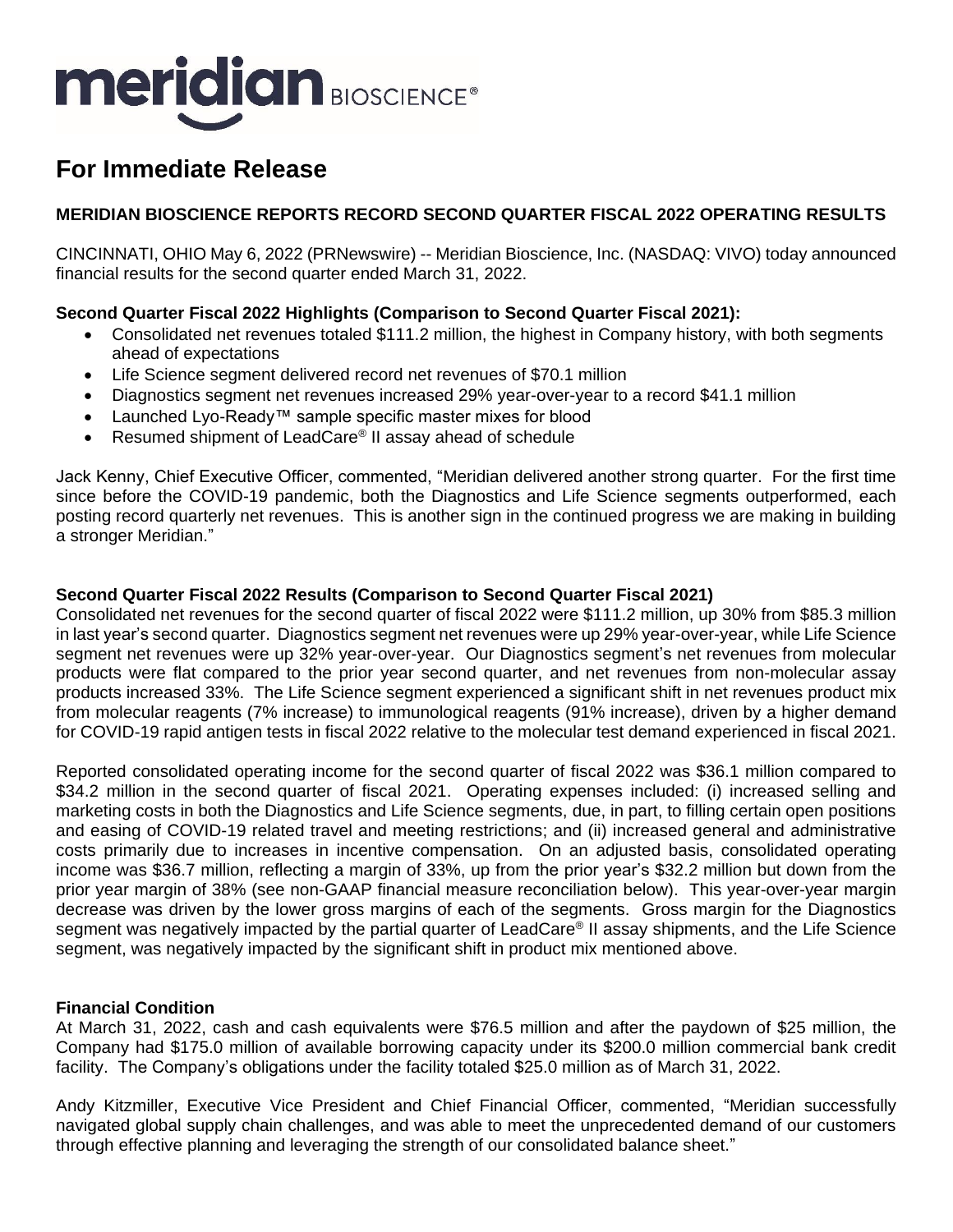#### **Raising Fiscal 2022 Guidance**

Based on the strong performance in the second quarter of fiscal 2022 we are raising our guidance for full year fiscal 2022.

FY2022 Net Revenues range:

- Consolidated \$330.0 million to \$345.0 million
- Diagnostics segment \$145.0 million to \$150.0 million (unchanged)
- Life Science segment \$185.0 million to \$195.0 million

FY2022 Adjusted Operating Margin: Consolidated 22.5% to 23.5% FY2022 Adjusted Net Earnings Per Share on a Diluted Basis ("EPS"): \$1.30 to \$1.40 (44.3M shares)

Consistent with the Company's prior remarks on net revenues expectations, the net revenues component of this guidance anticipates that our Life Science segment experiences lower levels of net revenues in the second half of the year driven by decreased demand for its reagents used in COVID-19 tests. The Company expects to see demand similar to that seen in previous quarters where testing levels decreased following a surge in COVID-19 infection rates, such as the fourth quarter of fiscal 2020 or the third quarter of fiscal 2021. The consolidated adjusted operating margin and adjusted EPS reflect the additional net revenues and gross profit and take into account the continued inflationary pressure on wages and other expenses, and the expected mix of Life Science segment molecular and immunological reagents.

This guidance reflects our current visibility into market conditions and customer order patterns for our products, and our current assumptions about the impact of the COVID-19 pandemic in the U.S. and around the globe.

#### **Conference Call Information**

Jack Kenny, Chief Executive Officer, and Andy Kitzmiller, Executive Vice President and Chief Financial Officer, will host a conference call on Friday, May 6, 2022 beginning at 10:00 a.m. Eastern Time to discuss the second quarter financial results and answer questions. A presentation to accompany the quarterly financial results and related discussion will be made available within the Investor Relations section of the Company's website, [www.meridianbioscience.com,](http://www.meridianbioscience.com/) prior to the conference call.

The quarterly earnings call is once again also available via a live webcast, the link for which is located at [investor.meridianbioscience.com](http://www.meridianbioscience.com/) or directly [here.](https://www.webcast-eqs.com/register/meridianbio05062022_en/en) The webcast will provide the best experience for tuning into the call; however, if you are unable to join via the webcast, you may still participate by telephone from the U.S. by dialing (877) 407-0890, or from outside the U.S., by dialing (201) 389-0918, and mention "Meridian Bioscience, Inc.". A replay of the conference call will be available by webcast for one year beginning at 1:00 p.m. Eastern Time on May 6, 2022 using the link provided at [investor.meridianbioscience.com.](http://www.meridianbioscience.com/)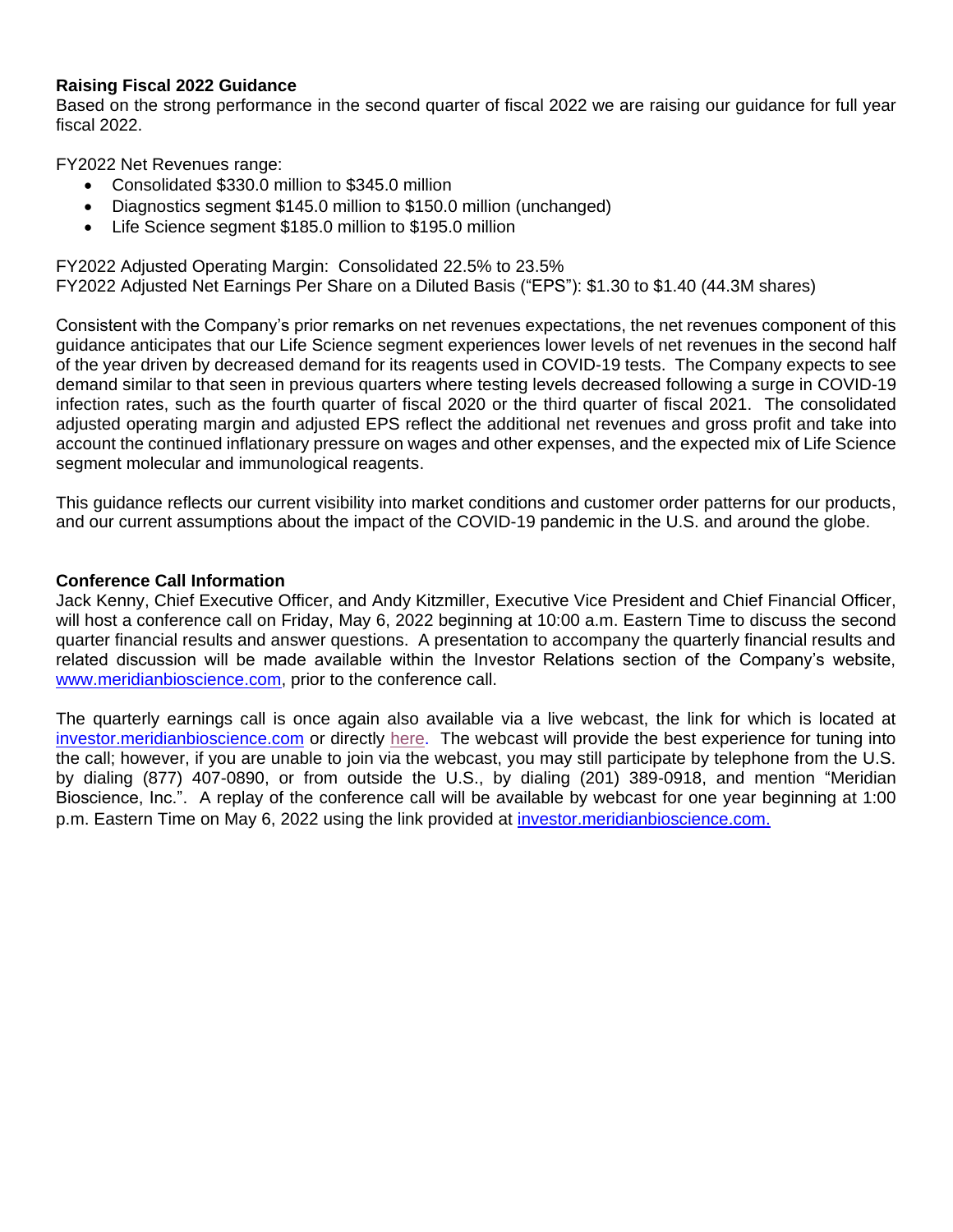# **INTERIM UNAUDITED OPERATING RESULTS**

(In Thousands, Except per Share Data)

The following table sets forth the unaudited comparative results of Meridian on a U.S. generally accepted accounting principles ("GAAP") basis for the following interim periods:

|                                       | <b>Three Months Ended</b><br>March 31, |         |    |          |      | <b>Six Months Ended</b><br>March 31, |    |          |  |  |  |
|---------------------------------------|----------------------------------------|---------|----|----------|------|--------------------------------------|----|----------|--|--|--|
|                                       |                                        | 2022    |    | 2021     | 2022 |                                      |    | 2021     |  |  |  |
| Net revenues                          | \$                                     | 111,231 | \$ | 85,264   | S    | 199,572                              | \$ | 178,181  |  |  |  |
| Cost of sales                         |                                        | 42,754  |    | 27,492   |      | 81,936                               |    | 58,861   |  |  |  |
| Gross profit                          |                                        | 68,477  |    | 57,772   |      | 117,636                              |    | 119,320  |  |  |  |
| Operating expenses                    |                                        |         |    |          |      |                                      |    |          |  |  |  |
| Research and development              |                                        | 5,691   |    | 6,065    |      | 11,885                               |    | 11,716   |  |  |  |
| Selling and marketing                 |                                        | 7,514   |    | 6,540    |      | 15,255                               |    | 13,561   |  |  |  |
| General and administrative            |                                        | 18,555  |    | 12,925   |      | 33,215                               |    | 24,863   |  |  |  |
| Acquisition-related costs             |                                        | 68      |    |          |      | 68                                   |    |          |  |  |  |
| Selected legal costs                  |                                        | 508     |    | 1,030    |      | 789                                  |    | 2,257    |  |  |  |
| Change in fair value of acquisition   |                                        |         |    |          |      |                                      |    |          |  |  |  |
| consideration                         |                                        |         |    | (2,989)  |      |                                      |    | (1, 942) |  |  |  |
| Total operating expenses              |                                        | 32,336  |    | 23,571   |      | 61,212                               |    | 50,455   |  |  |  |
| Operating income                      |                                        | 36,141  |    | 34,201   |      | 56,424                               |    | 68,865   |  |  |  |
| Other income (expense), net           |                                        | 394     |    | (1, 149) |      | (138)                                |    | (1, 565) |  |  |  |
| Earnings before income taxes          |                                        | 36,535  |    | 33,052   |      | 56,286                               |    | 67,300   |  |  |  |
| Income tax provision                  |                                        | 7,783   |    | 6,750    |      | 12,194                               |    | 14,219   |  |  |  |
| Net earnings                          | \$                                     | 28,752  | \$ | 26,302   | \$   | 44,092                               | \$ | 53,081   |  |  |  |
| Net earnings per basic common share   | \$                                     | 0.66    | \$ | 0.61     | \$   | 1.01                                 | \$ | 1.23     |  |  |  |
| Basic common shares outstanding       |                                        | 43,549  |    | 43,244   |      | 43,495                               |    | 43,171   |  |  |  |
| Net earnings per diluted common share | \$                                     | 0.65    | \$ | 0.60     | \$   | 1.00                                 | \$ | 1.21     |  |  |  |
| Diluted common shares outstanding     |                                        | 44,262  |    | 44,122   |      | 44,112                               |    | 43,960   |  |  |  |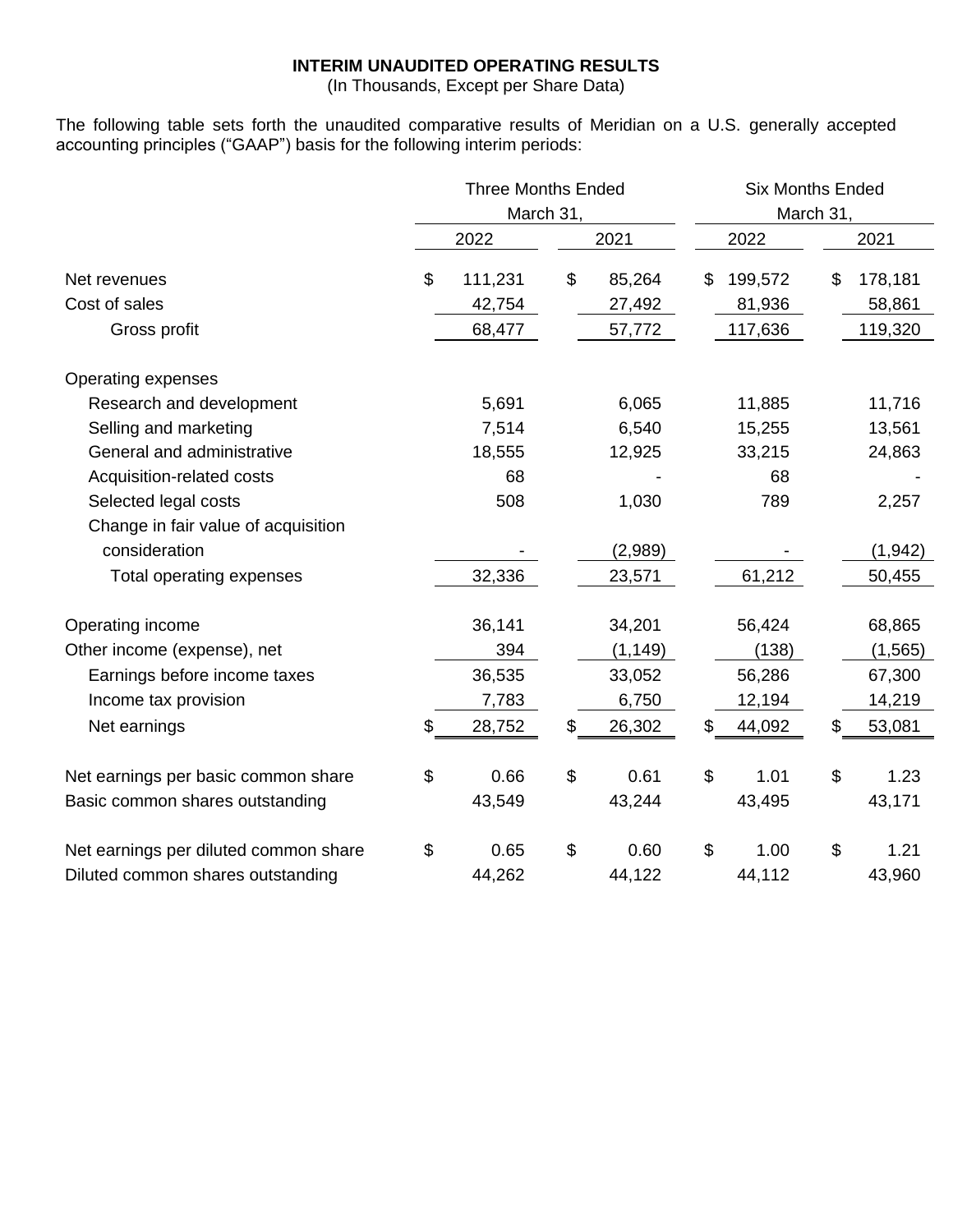#### **Adjusted Financial Measures** (in thousands, except per share data) (see non-GAAP financial measure reconciliation below)

|                                                            | <b>Three Months Ended</b><br>March 31, |        |  |        |      | <b>Six Months Ended</b><br>March 31, |      |        |  |  |
|------------------------------------------------------------|----------------------------------------|--------|--|--------|------|--------------------------------------|------|--------|--|--|
|                                                            |                                        |        |  |        |      |                                      |      |        |  |  |
|                                                            | 2022                                   |        |  | 2021   | 2022 |                                      | 2021 |        |  |  |
| Adjusted operating income                                  | \$                                     | 36,717 |  | 32,242 |      | 57,281                               | \$   | 69,180 |  |  |
| Adjusted net earnings<br>Adjusted net earnings per diluted |                                        | 29,185 |  | 24,832 |      | 44,736                               |      | 53,318 |  |  |
| common share                                               | \$                                     | 0.66   |  | 0.56   |      | 1.01                                 | \$   | 1.21   |  |  |

# **Condensed Consolidated Balance Sheet Data** (in thousands)

|                           | March 31, | September 30,<br>2021 |    |         |
|---------------------------|-----------|-----------------------|----|---------|
| Cash and cash equivalents | S         | 76.487                | \$ | 49,771  |
| Working capital           |           | 161,095               |    | 145,650 |
| Long-term debt            |           | 25,000                |    | 60,000  |
| Shareholders' equity      |           | 374,632               |    | 328,302 |
| Total assets              |           | 471,810               |    | 449,722 |

# **Segment Data**

The following table sets forth the unaudited net revenues and segment data for the following interim periods (in thousands):

|                                         | <b>Three Months Ended</b><br>March 31, |  |        |      | <b>Six Months Ended</b><br>March 31, |      |         |  |
|-----------------------------------------|----------------------------------------|--|--------|------|--------------------------------------|------|---------|--|
|                                         | 2022<br>2021                           |  |        | 2022 |                                      | 2021 |         |  |
| Net Revenues - By Product Platform/Type |                                        |  |        |      |                                      |      |         |  |
| Diagnostics                             |                                        |  |        |      |                                      |      |         |  |
| Molecular assays                        | \$<br>$4,385$ \$                       |  | 4,395  | \$   | $9,137$ \$                           |      | 8,985   |  |
| Non-molecular assays                    | 36,718                                 |  | 27,554 |      | 65,170                               |      | 53,285  |  |
| <b>Total Diagnostics</b>                | 41,103                                 |  | 31,949 |      | 74,307                               |      | 62,270  |  |
| Life Science                            |                                        |  |        |      |                                      |      |         |  |
| Molecular reagents                      | 40,334                                 |  | 37,752 |      | 71,822                               |      | 83,776  |  |
| Immunological reagents                  | 29,794                                 |  | 15,563 |      | 53,443                               |      | 32,135  |  |
| <b>Total Life Science</b>               | 70,128                                 |  | 53,315 |      | 125,265                              |      | 115,911 |  |
| <b>Total Net Revenues</b>               | \$<br>111,231                          |  | 85,264 | S    | 199,572                              | \$.  | 178,181 |  |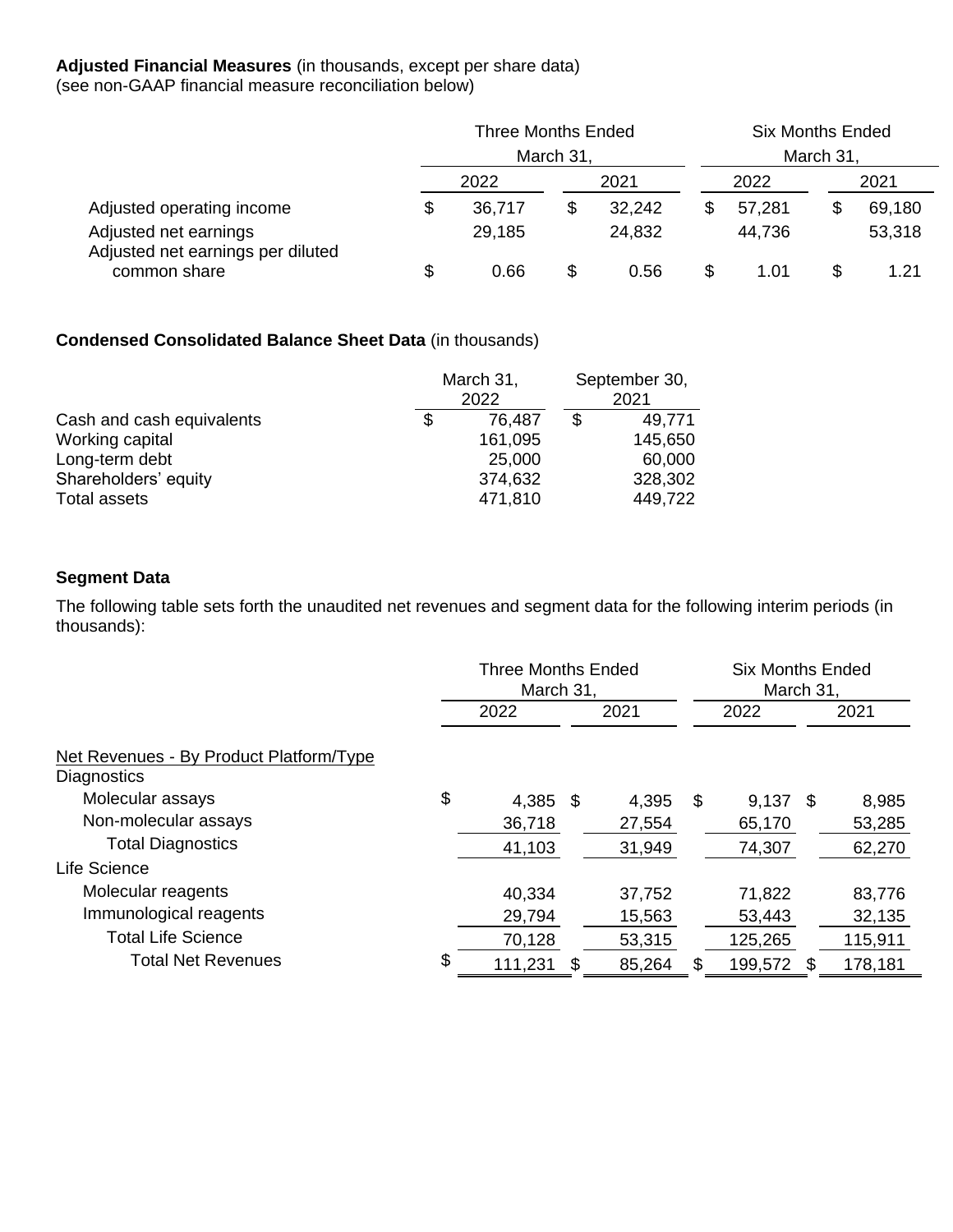|                                                          |      | <b>Three Months Ended</b><br>March 31, |    |          |    | <b>Six Months Ended</b><br>March 31, |     |         |
|----------------------------------------------------------|------|----------------------------------------|----|----------|----|--------------------------------------|-----|---------|
|                                                          | 2022 |                                        |    | 2021     |    | 2022                                 |     | 2021    |
| Net Revenues - By Disease State/Geography<br>Diagnostics |      |                                        |    |          |    |                                      |     |         |
| Gastrointestinal assays                                  | \$   | 20,281                                 | \$ | 15,666   | \$ | 41,900                               | -\$ | 31,118  |
| Respiratory illness assays                               |      | 9,491                                  |    | 3,686    |    | 15,871                               |     | 8,492   |
| Blood chemistry assays                                   |      | 3,425                                  |    | 4,358    |    | 3,503                                |     | 8,753   |
| Other                                                    |      | 7,906                                  |    | 8,239    |    | 13,033                               |     | 13,907  |
| <b>Total Diagnostics</b>                                 |      | 41,103                                 |    | 31,949   |    | 74,307                               |     | 62,270  |
| Life Science                                             |      |                                        |    |          |    |                                      |     |         |
| Americas                                                 |      | 10,377                                 |    | 13,550   |    | 18,514                               |     | 32,296  |
| <b>EMEA</b>                                              |      | 33,246                                 |    | 21,773   |    | 61,894                               |     | 54,066  |
| <b>ROW</b>                                               |      | 26,505                                 |    | 17,992   |    | 44,857                               |     | 29,549  |
| <b>Total Life Science</b>                                |      | 70,128                                 |    | 53,315   |    | 125,265                              |     | 115,911 |
| <b>Total Net Revenues</b>                                | \$   | 111,231                                | \$ | 85,264   | \$ | 199,572                              | \$  | 178,181 |
| <b>OPERATING INCOME (LOSS)</b>                           |      |                                        |    |          |    |                                      |     |         |
| Diagnostics                                              | \$   | 1,589                                  | \$ | 2,641    | \$ | $(174)$ \$                           |     | 1,683   |
| Life Science                                             |      | 40,286                                 |    | 36,025   |    | 66,888                               |     | 75,754  |
| Corporate                                                |      | (5, 752)                               |    | (4, 481) |    | (10, 323)                            |     | (8,600) |
| Eliminations                                             |      | 18                                     |    | 16       |    | 33                                   |     | 28      |
| <b>Total Operating Income</b>                            | \$   | 36,141                                 | \$ | 34,201   | \$ | 56,424                               | \$  | 68,865  |

Geographic Regions

Americas = North and Latin America EMEA = Europe, Middle East and Africa ROW = Rest of World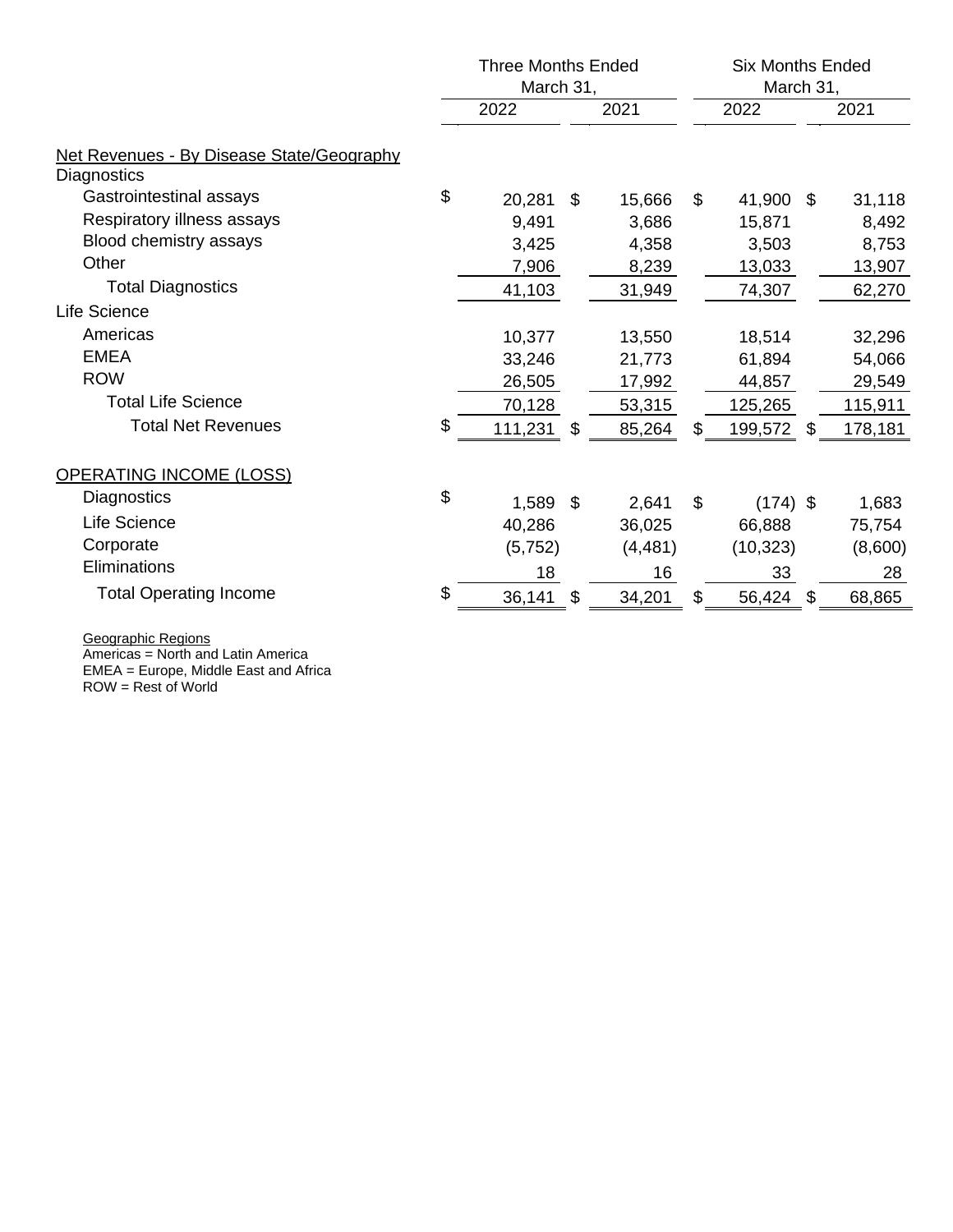#### **NON-GAAP FINANCIAL MEASURES**

In this press release, we have supplemented our reported GAAP financial information with information on operating expenses, operating income, operating margin, net earnings, basic net earnings per share and diluted net earnings per share, each on an adjusted basis excluding the effects of selected legal costs, restructuring costs and changes in fair value of acquisition consideration, each of which is a non-GAAP measure. We have provided in the tables below reconciliations to the operating expenses, operating income, net earnings, basic net earnings per share and diluted net earnings per share amounts reported under GAAP for the three and six months ended March 31, 2022 and 2021.

We believe this information is useful to an investor in evaluating our performance because:

- 1. These measures help investors to more meaningfully evaluate and compare the results of operations from period to period by removing the impacts of these non-routine items; and
- 2. These measures are used by our management for various purposes, including evaluating performance against incentive bonus achievement targets, comparing performance from period to period in presentations to our board of directors, and as a basis for strategic planning and forecasting.

These non-GAAP measures may be different from non-GAAP measures used by other companies. In addition, the non-GAAP measures are not based on any comprehensive set of accounting rules or principles. Non-GAAP measures have limitations, in that they do not reflect all amounts associated with our results as determined in accordance with GAAP. Therefore, these measures should only be used to evaluate our results in conjunction with corresponding GAAP measures.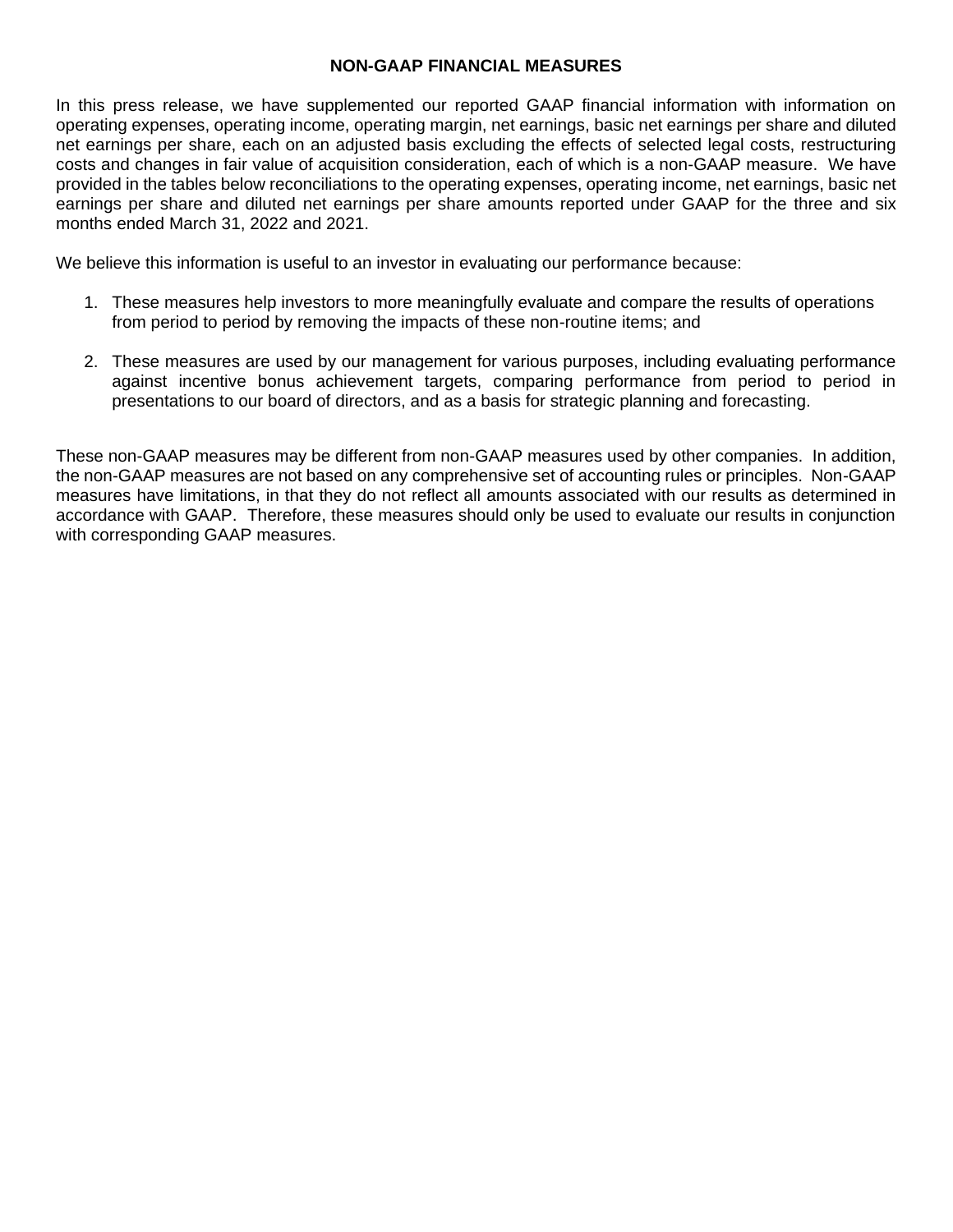# **SECOND QUARTER AND SIX MONTH YEAR-TO-DATE GAAP TO NON-GAAP RECONCILIATION TABLES**

(In Thousands, Except per Share Data)

|                                                                                        | <b>Six Months</b> |  |  |  |  |  |
|----------------------------------------------------------------------------------------|-------------------|--|--|--|--|--|
| Ended March 31,<br>Ended March 31,                                                     |                   |  |  |  |  |  |
| 2022<br>2021<br>2022<br>2021                                                           |                   |  |  |  |  |  |
| <b>Operating Expenses -</b>                                                            |                   |  |  |  |  |  |
| <b>GAAP</b> basis<br>23,571<br>\$<br>32,336<br>\$<br>61,212<br>\$<br>\$                | 50,455            |  |  |  |  |  |
| Acquisition-related costs<br>(68)<br>(68)                                              |                   |  |  |  |  |  |
| Selected legal costs<br>(508)<br>(1,030)<br>(789)                                      | (2, 257)          |  |  |  |  |  |
| Change in fair value of acquisition                                                    |                   |  |  |  |  |  |
| consideration<br>2,989                                                                 | 1,942             |  |  |  |  |  |
| 25,530<br>\$<br>\$<br><b>Adjusted Operating Expenses</b><br>\$31,760<br>\$<br>60,355   | 50,140            |  |  |  |  |  |
| Operating Income -                                                                     |                   |  |  |  |  |  |
| 36,141<br>\$34,201<br>\$<br><b>GAAP</b> basis<br>56,424<br>\$<br>\$                    | 68,865            |  |  |  |  |  |
| 68<br>68<br>Acquisition-related costs                                                  |                   |  |  |  |  |  |
| 789<br>Selected legal costs<br>508<br>1,030                                            | 2,257             |  |  |  |  |  |
| Change in fair value of acquisition                                                    |                   |  |  |  |  |  |
| consideration<br>(2,989)                                                               | (1, 942)          |  |  |  |  |  |
| 32,242<br><b>Adjusted Operating Income</b><br>\$<br>36,717<br>\$<br>57,281<br>\$<br>\$ | 69,180            |  |  |  |  |  |
| Net Earnings -                                                                         |                   |  |  |  |  |  |
| 28,752<br>26,302<br>\$<br><b>GAAP</b> basis<br>44,092<br>\$<br>\$<br>\$                | 53,081            |  |  |  |  |  |
| Acquisition-related costs *<br>51<br>51                                                |                   |  |  |  |  |  |
| Selected legal costs *<br>382<br>774<br>593                                            | 1,695             |  |  |  |  |  |
| Change in fair value of acquisition<br>consideration *<br>(2, 244)                     | (1, 458)          |  |  |  |  |  |
| 24,832<br>\$<br>\$<br><b>Adjusted Net Earnings</b><br>\$<br>29,185<br>\$<br>44,736     | 53,318            |  |  |  |  |  |
|                                                                                        |                   |  |  |  |  |  |
| Basic Earnings per Common Share -                                                      |                   |  |  |  |  |  |
| GAAP basis<br>\$<br>0.66<br>0.61<br>\$<br>\$<br>1.01<br>\$                             | 1.23              |  |  |  |  |  |
| Acquisition-related costs                                                              |                   |  |  |  |  |  |
| Selected legal costs<br>0.01<br>0.02<br>0.01                                           | 0.04              |  |  |  |  |  |
| Change in fair value of acquisition<br>consideration<br>(0.05)                         | (0.03)            |  |  |  |  |  |
| Adjusted Basic EPS **<br>\$<br>0.67<br>\$<br>0.57<br>\$<br>1.03<br>\$                  | 1.24              |  |  |  |  |  |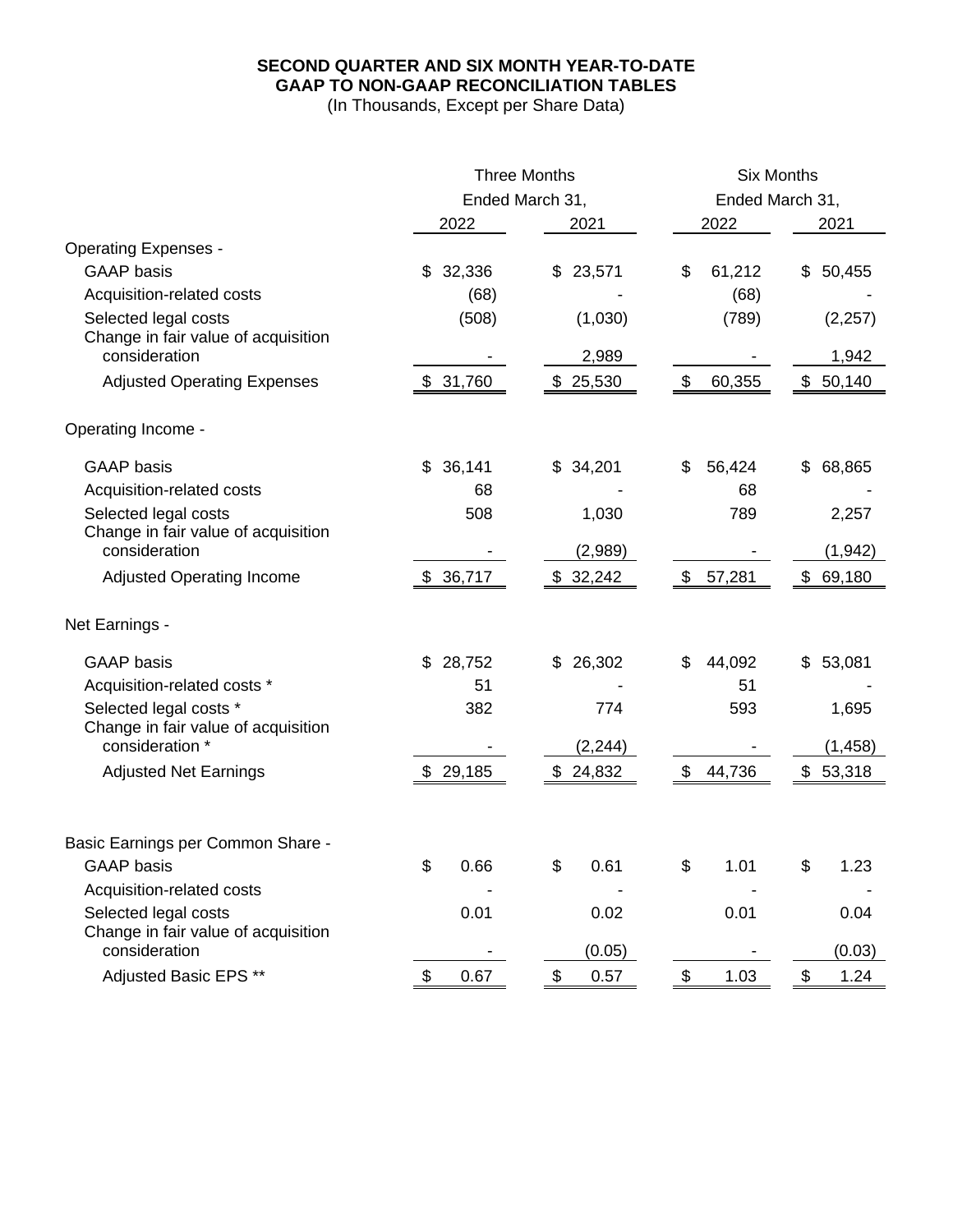|                                                             |   |                 | Three Months |              |   | <b>Six Months</b> |  |        |  |  |
|-------------------------------------------------------------|---|-----------------|--------------|--------------|---|-------------------|--|--------|--|--|
|                                                             |   | Ended March 31, |              |              |   | Ended March 31,   |  |        |  |  |
|                                                             |   | 2022            |              | 2021<br>2022 |   |                   |  | 2021   |  |  |
| Diluted Earnings per Common Share -                         |   |                 |              |              |   |                   |  |        |  |  |
| <b>GAAP</b> basis                                           | S | 0.65            | \$           | 0.60         | S | 1.00              |  | 1.21   |  |  |
| Acquisition-related costs                                   |   |                 |              |              |   |                   |  |        |  |  |
| Selected legal costs<br>Change in fair value of acquisition |   | 0.01            |              | 0.02         |   | 0.01              |  | 0.04   |  |  |
| consideration                                               |   |                 |              | (0.05)       |   |                   |  | (0.03) |  |  |
| Adjusted Diluted EPS ***                                    |   | 0.66            |              | 0.56         |   | 1.01              |  | 1.21   |  |  |

Net of tax, as applicable.

\*\* Three months ended March 31, 2021 and six months ended March 31, 2022 do not sum to total due to rounding.

\*\*\* Three and six months ended March 31, 2021 do not sum to total due to rounding.

#### FORWARD-LOOKING STATEMENTS

The Private Securities Litigation Reform Act of 1995 provides a safe harbor from civil litigation for forward-looking statements accompanied by meaningful cautionary statements. Except for historical information, this press release contains forwardlooking statements within the meaning of Section 27A of the Securities Act of 1933, as amended, and Section 21E of the Securities Exchange Act of 1934, which may be identified by words such as "continues", "estimates", "anticipates", "projects", "plans", "seeks", "may", "will", "expects", "intends", "believes", "signals", "should", "can", "guidance" and similar expressions or the negative versions thereof and which also may be identified by their context. All statements that address operating performance or events or developments that Meridian Bioscience, Inc. ("Meridian" or "the Company") expects or anticipates will occur in the future, including, but not limited to, statements relating to per share diluted net earnings, sales, product demand, net revenues, operating margin, other guidance and the impact of COVID-19 on its business and prospects, are forward-looking statements. Such statements, whether expressed or implied, are based upon current expectations of the Company and speak only as of the date made. Specifically, Meridian's forward-looking statements are, and will be, based on management's then-current views and assumptions regarding future events and operating performance. Meridian assumes no obligation to publicly update or revise any forward-looking statements even if experience or future changes make it clear that any projected results expressed or implied therein will not be realized. These statements are subject to various risks, uncertainties and other factors that could cause actual results to differ materially, including, without limitation, the following:

Meridian's operating results, financial condition and continued growth depends, in part, on its ability to introduce into the marketplace enhancements of existing products or new products that incorporate technological advances, meet customer requirements and respond to products developed by Meridian's competition, its ability to effectively sell such products and its ability to successfully expand and effectively manage increased sales and marketing operations. While Meridian has introduced a number of internally developed products and acquired products, there can be no assurance that it will be successful in the future in introducing such products on a timely basis or in protecting its intellectual property, and unexpected or costly manufacturing costs associated with its introduction of new products or acquired products could cause actual results to differ from expectations. Meridian relies on proprietary, patented and licensed technologies. As such, the Company's ability to protect its intellectual property rights, as well as the potential for intellectual property litigation, would impact its results. Ongoing consolidations of reference laboratories and formation of multi-hospital alliances may cause adverse changes to pricing and distribution. Recessionary pressures on the economy and the markets in which the Company's customers operate, as well as adverse trends in buying patterns from customers, can change expected results. Costs and difficulties in complying with laws and regulations, including those administered by the United States Food and Drug Administration, and in complying with the ongoing investigation of the Department of Justice described in Meridian's reports filed with the SEC, can result in unanticipated expenses and delays and interruptions to the sale of new and existing products, as can the uncertainty of regulatory approvals and the regulatory process. The international scope of Meridian's operations, including changes in the relative strength or weakness of the U.S. dollar and general economic conditions in foreign countries, can impact results and make them difficult to predict. One of Meridian's growth strategies is the acquisition of companies and product lines. There can be no assurance that additional acquisitions will be consummated or that, if consummated, will be successful and that the acquired businesses will be successfully integrated into Meridian's operations.